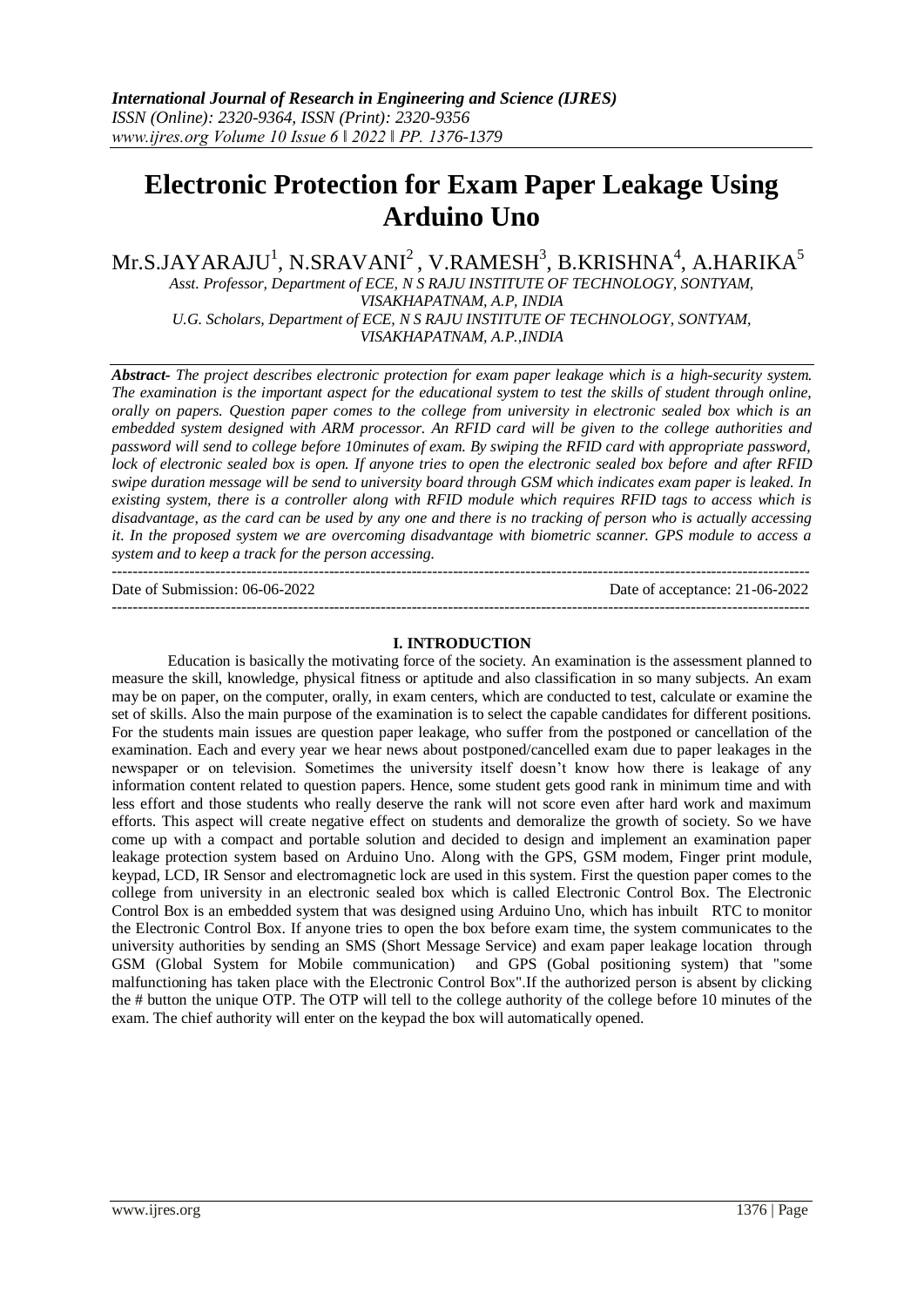

Shows the block diagram of "Electronic protection for exam paper leakage". The system consists of Arduino Uno, LCD Display, GPS, GSM, IR Sensor, Solar panel,RTC, Buzzer, Keypad, Lock, Finger print module. The Arduino Uno microcontroller, which acts as a brain of the system. This microcontroller controls the circuit function. Various components are interfaced with this microcontroller. The power supply from solar pannel. This power is provided by the rechargeable battery connected in the system. In this system we have interfaced IR sensor with the microcontroller to detect the person who is accessing the electronic box. A GPS is also interfaced with the microcontroller to determine the exact location of exam paper leakage.Then through by using GSM microcontroller will send the messages, if the authorite is absent by cliking # the OTP will send to the authority and also if the unauthorized person forcefully open the unauthorized accessing message will send to university. The RTC (Real Time Clock) is used to know the time of exam paper leakage, and also uses fingerprint module to access the fingerprints of the authorized person. The architecture of the proposed system also consists of a 16x2 LCD display, interfaced with the microcontroller for the display papasan buzzer is used to generate the beep sound if the unauthorized is forcefully open. Keypad is used to enter the OTPs from the authorized person.



Fih.2. Final output of the project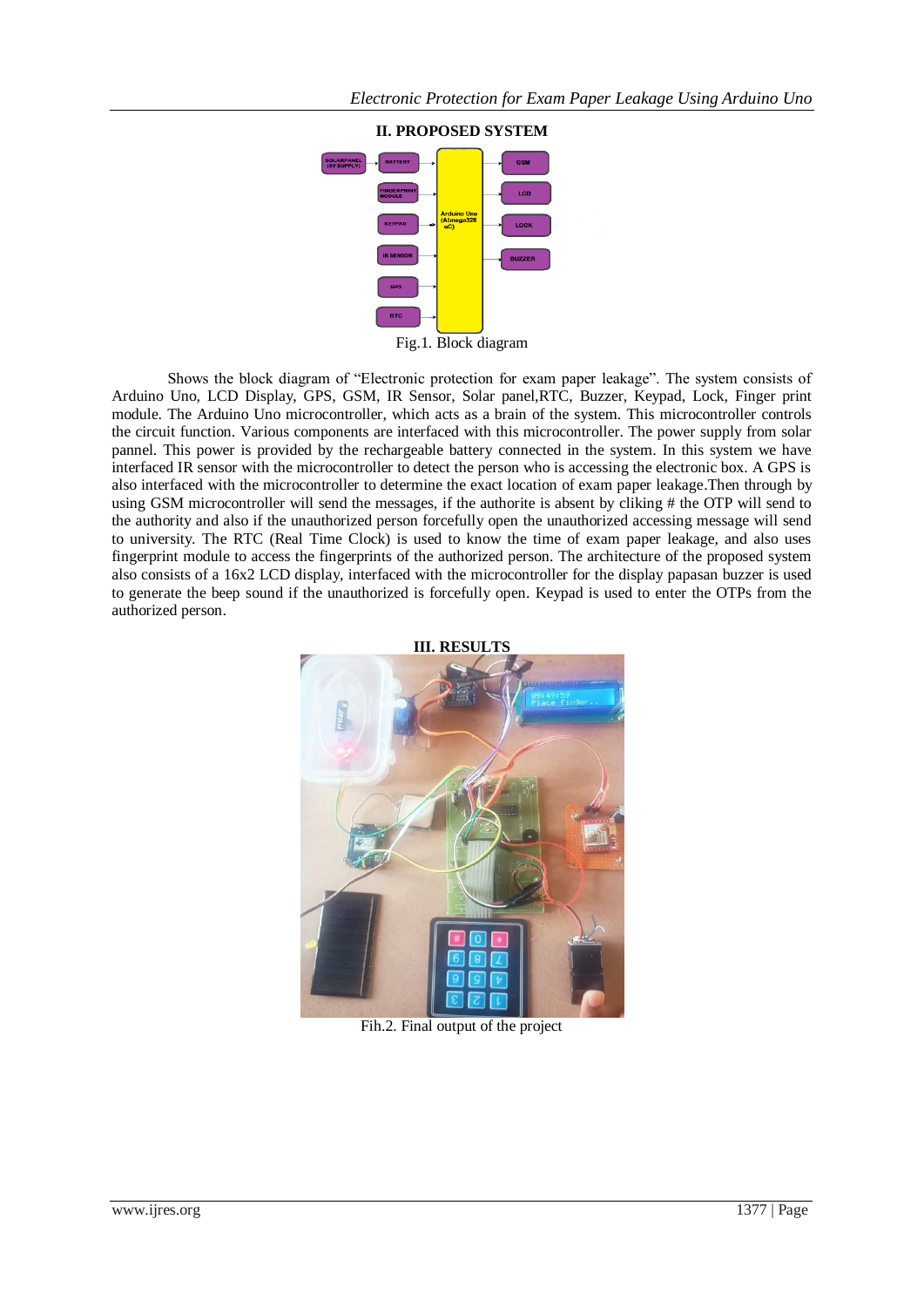

Fig.3. Message to the board after unauthorized person accesing the box and forcefully opening the box



Fig.4. OTP to the authorised person if the authorised person is absent the college faculty by clicking the # button the message will send to the authorised person by entering the OTP box will open

### **IV. FUTURE SCOPE**

A cost effective system is proposed here which uses GPS, GSM and Keypad security. This security can be enhanced with bio metric system and can be used for different applications which are confidential related to our country. The GSM used here can be extended to send SMS to different people once there is alert. The password when given in this project can be made as OTP by using different programming structures. With these additional features this can project can be made as an advance system and can help us in many ways